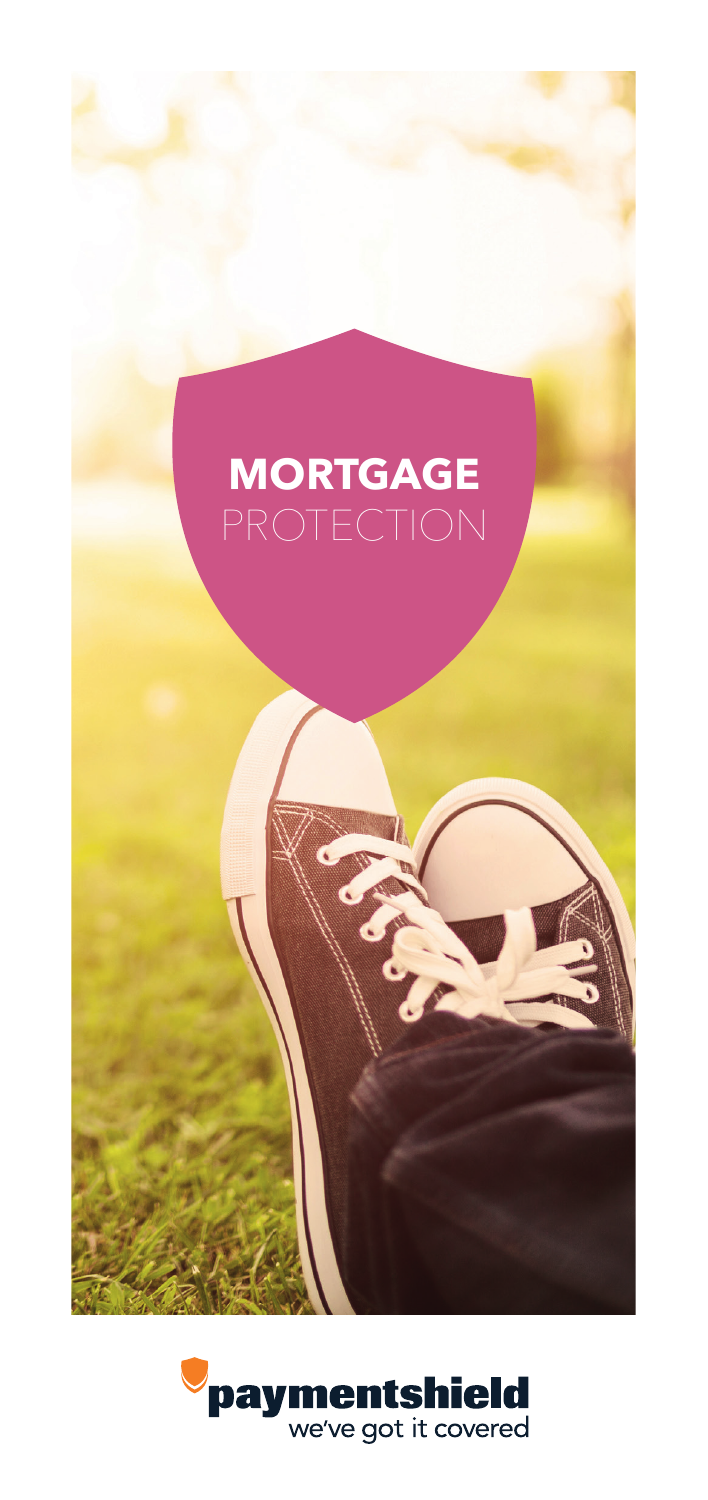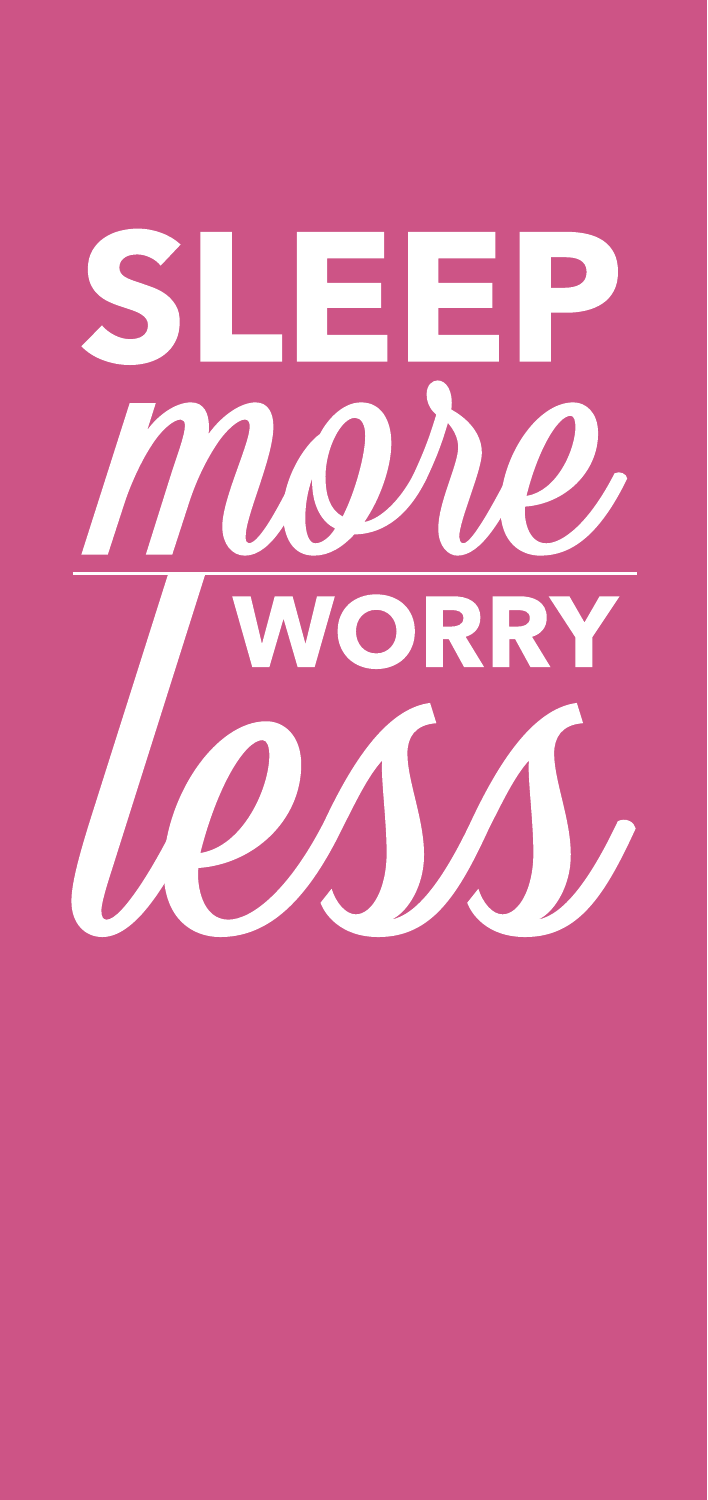### **THINK ABOUT**  YOUR BACK UP PLAN

The worry of being unable to pay your mortgage could keep even the heaviest of sleepers awake at night, but it doesn't have to.

If an accident, sickness or redundancy strikes, your payments could be taken care of for up to 12 or 24 months, if you make a few preparations in the here and now. Saving you many a sleepless night.

# **HOW COULD**  IT WORK FOR YOU?

Mortgage Protection can provide you with up to:



If you find yourself in a situation where you can't work because of an **accident**, **sickness** or **being made redundant**

This can be paid directly into your bank account and you can use this to cover your mortgage. Or, you can stretch your payments a little further and put it towards other household bills such as home insurance.



### **IMPORTANT THINGS YOU NEED TO KNOW**

Our cover is designed to be there during the unexpected, but there are a few things to consider. Whether you're employed or self-employed, you will need to work at least 16 hours a week to be eligible. Bear in mind that the monthly benefit amount cannot exceed 75% of your income before tax.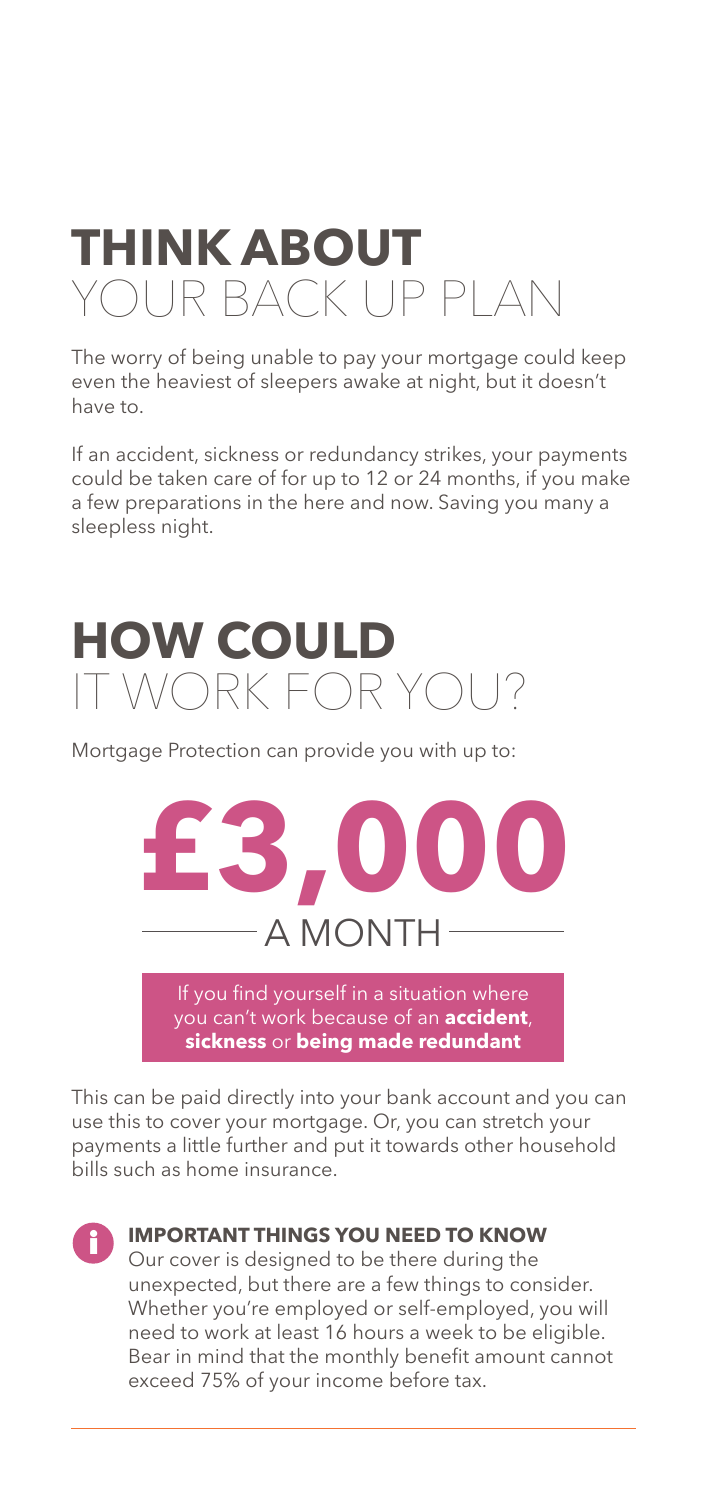# **GETTING THE RIGHT**  POLICY FOR YOU

Before you purchase your policy you should consider the benefits and income you get from your employer. Following this you choose the elements needed to create a policy that fits you perfectly.

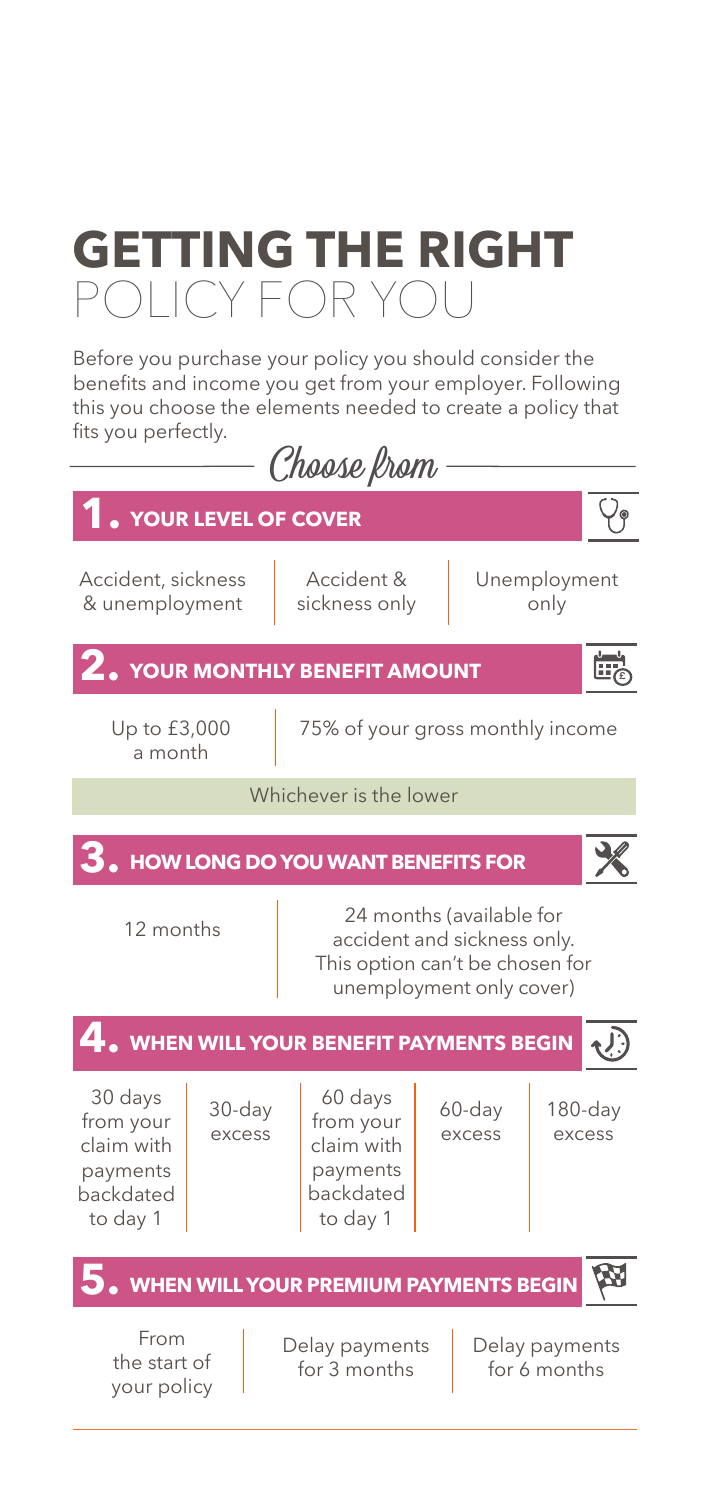

You can also cover other costs such as:

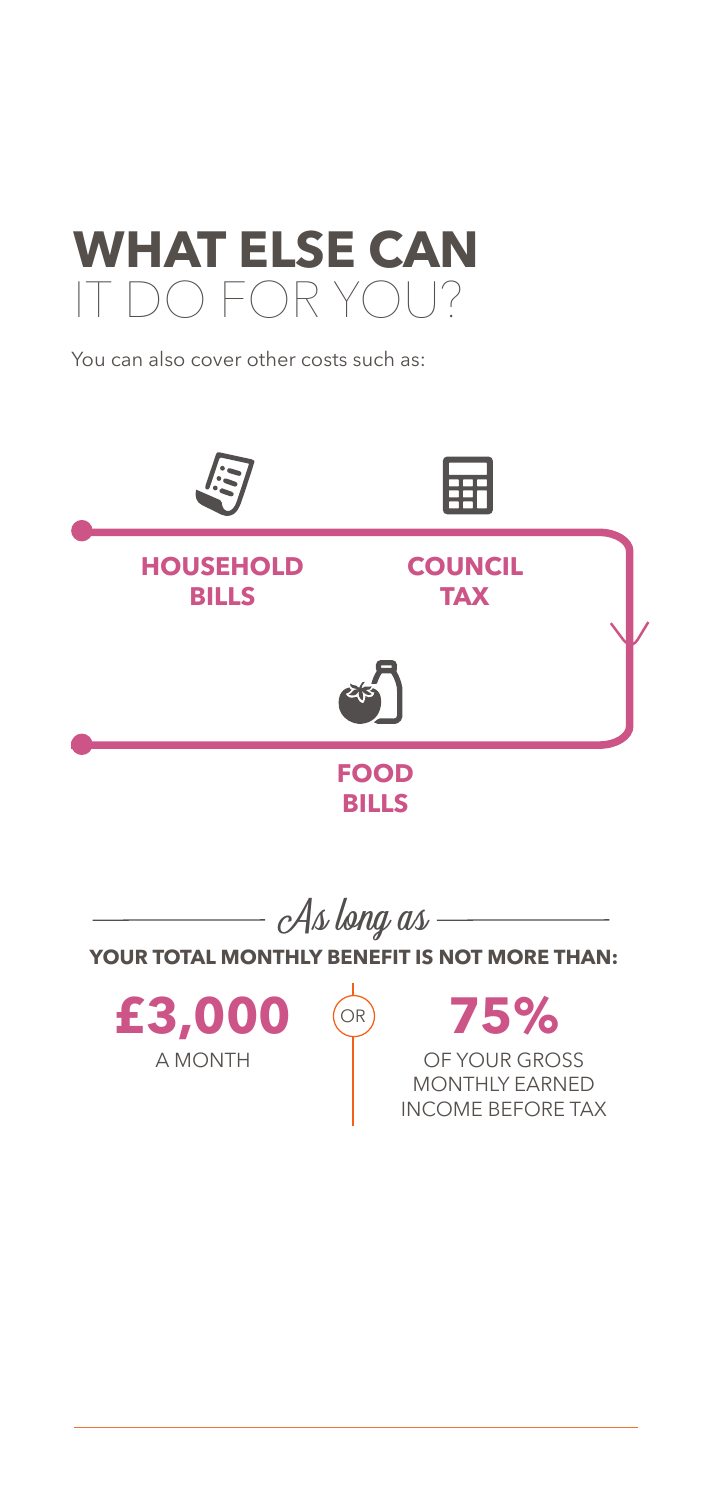**DON'T LET WORRY STEAL YOUR HAPPINESS**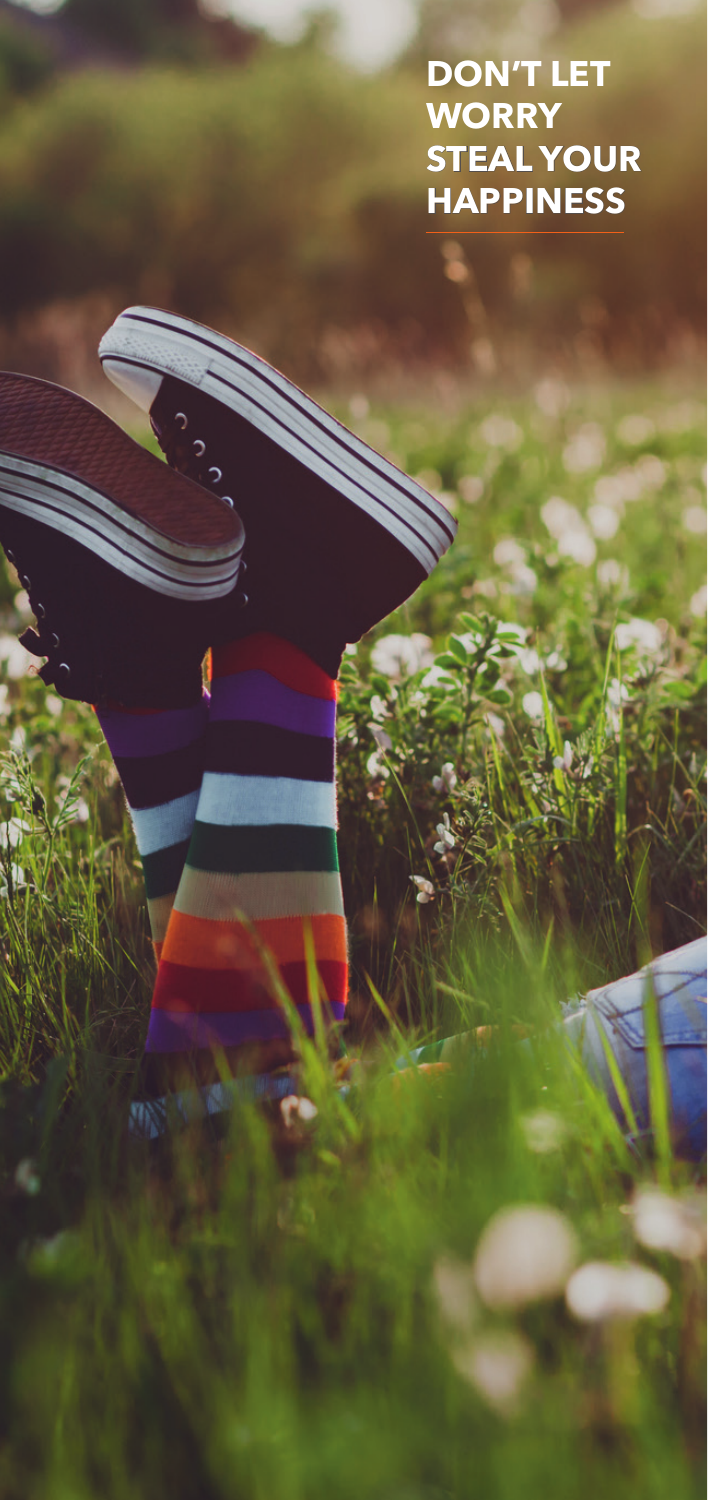# **HOW MUCH WILL**  $APOHCYCOST'$

You can tailor your policy to suit both your needs and your pocket. How much could protection cost you?







#### **IMPORTANT THINGS YOU NEED TO KNOW**

A typical monthly cost for our Mortgage Protection is £5.07 for every £100 of monthly benefit you get. The monthly cost includes Insurance Premium Tax (IPT) at the current rate. Of course, not everyone can be covered. You'll need to be over 18 and under 64, and be named on the mortgage agreement. Be sure to take a look at the policy documents for more information.